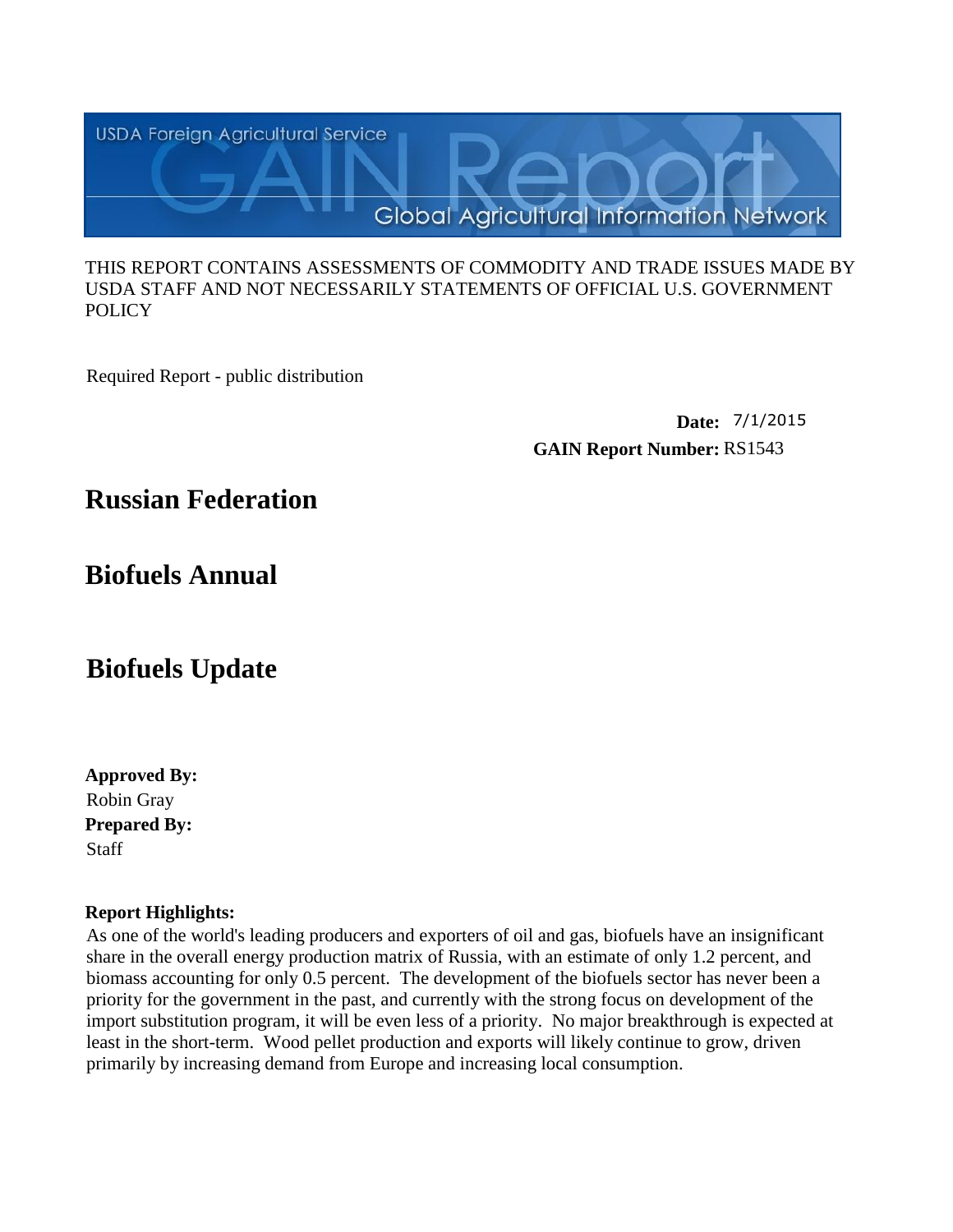#### **Post:** Moscow

#### **Executive Summary:**

Since the August 2014 food embargo, one of the major focuses of the Russian government is to further develop the agricultural sector. The goal is not only to cover the gap of imported products, but also to increase local production to the levels outlined in the Russian Food Security Doctrine by 2020. The development of the biofuels sector has never been a priority for the government in the past, and currently with the strong focus on development of the import substitution program, it will be even less of a priority. No major breakthrough is expected at least in the short-term.

Moreover, given the current economic conditions in Russia, development of the biofuels sector is not likely to get much attention or resources from the Government of Russia. The Russian Ministry of Economic Development (MED) has indicated that the Russian economy will decline in 2015. With a presumption that average annual oil prices will equal \$50 per barrel, MED expects GDP to contract by 2.8 percent, consumer prices to rise 11.9 percent, and real wages to decline by 9.6 percent over the course of 2015. VTB Capital reportedly estimates that 40 percent of Russian income was spent on foodstuffs in 2014, up from 36 percent in 2013. However, MED forecasts disposable income to decline 6.3 percent over 2015. Given the economic volatility in the market, and the fact that food prices of June 1, 2015, have increased 20.2 percent year-on-year, it remains to be seen to what extent Russian consumer demand will continue to contract.

The Russian government has outlined as a national objective the goal of Russia becoming 40 percent more energy-efficiency by 2020. While there have been previous attempts at the federal level to promote the production of biofuels, there are also a small number of activities at the regional level. The number of innovative projects aimed at production of alternative energies has increased in the past years, such as those from plant cellulose (including wood or oilseeds) and agricultural wastes, along with production of biofuel raw materials for export (including fuel pellets, rapeseeds, and rapeseed oil) supported by the regional administration and investors. The emerging Russian biofuels industry's export orientation, specifically wood pellets, is driven by continued growing demand from Europe and Asia. However, the production of biofuels still remains small and has almost no impact on Russia's overall domestic grain and oilseed prices.

Due to its abundance of petroleum and natural gas, Russia produces a small amount of biofuels and has minimal domestic demand. According to experts, Russian biofuel production will not be fully developed in the next 10 years, as the sector is not considered as a national priority. Different sources estimate that renewable energies, including biofuel, represent 1.2 percent of Russia's total energy production, with biomass consisting 0.5 percent. While there are no official statistics that measure what share of total energy production biofuels account for, it is estimated that biofuels make up 5 percent of Russia's heating energy and 1 percent of its electrical power.

The Russian Ministry of Energy reports that the volume of technically accessible renewable sources of energy in Russia is estimated at 24.2 Btoe. The share of electricity generated by renewable sources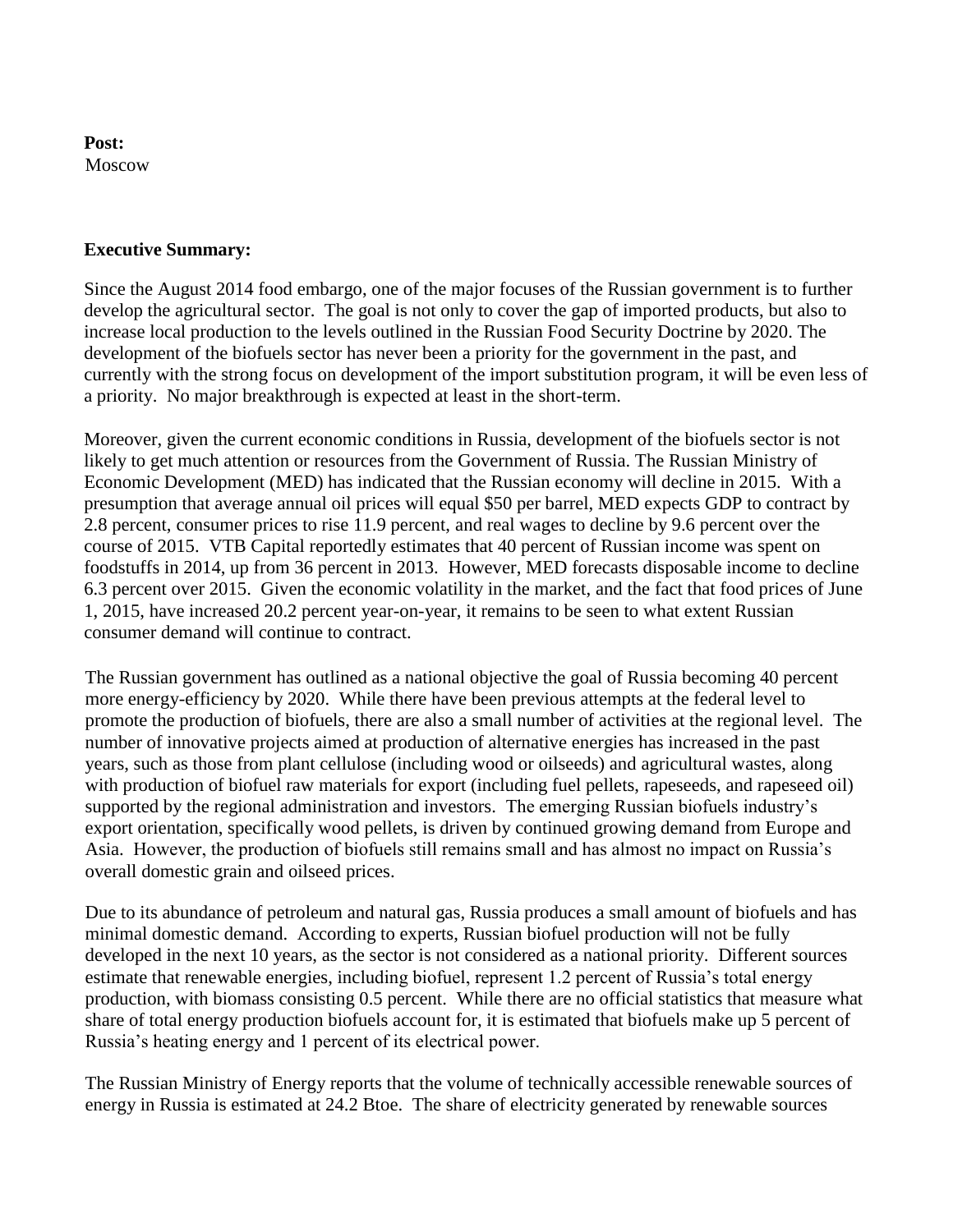accounts for only 1 percent, while the share of thermal energy generated from renewable resources represents 5 percent or 3000 million Gcal. At present, Russia utilizes only 30 percent of its economically viable hydro-energetic resources.

The Russian Ministry of Energy also reports that there are no government-backed biofuel projects in operation at this time. The majority of biofuel ventures in Russia are supported by regional governments or financed by foreign investors. In most circumstances these projects are in the pilot phase and produce just enough biofuel to generate heat/electricity for their own facility, or for the production of organic fertilizer from agricultural waste. Currently, there is no industrial production of either bioethanol or biodiesel in Russia, except for several facilities that are operating in the regions and are supported by the regional administration or private companies.

Disclaimer: This report presents the situation and outlook for biofuels in Russia. This report presents the views of the authors and does not reflect the official views of the U.S. Department of Agriculture (USDA). The data are not official USDA data. Official government statistics on biofuels are not available. This report is based on analytical assessments, trade sources and not official data.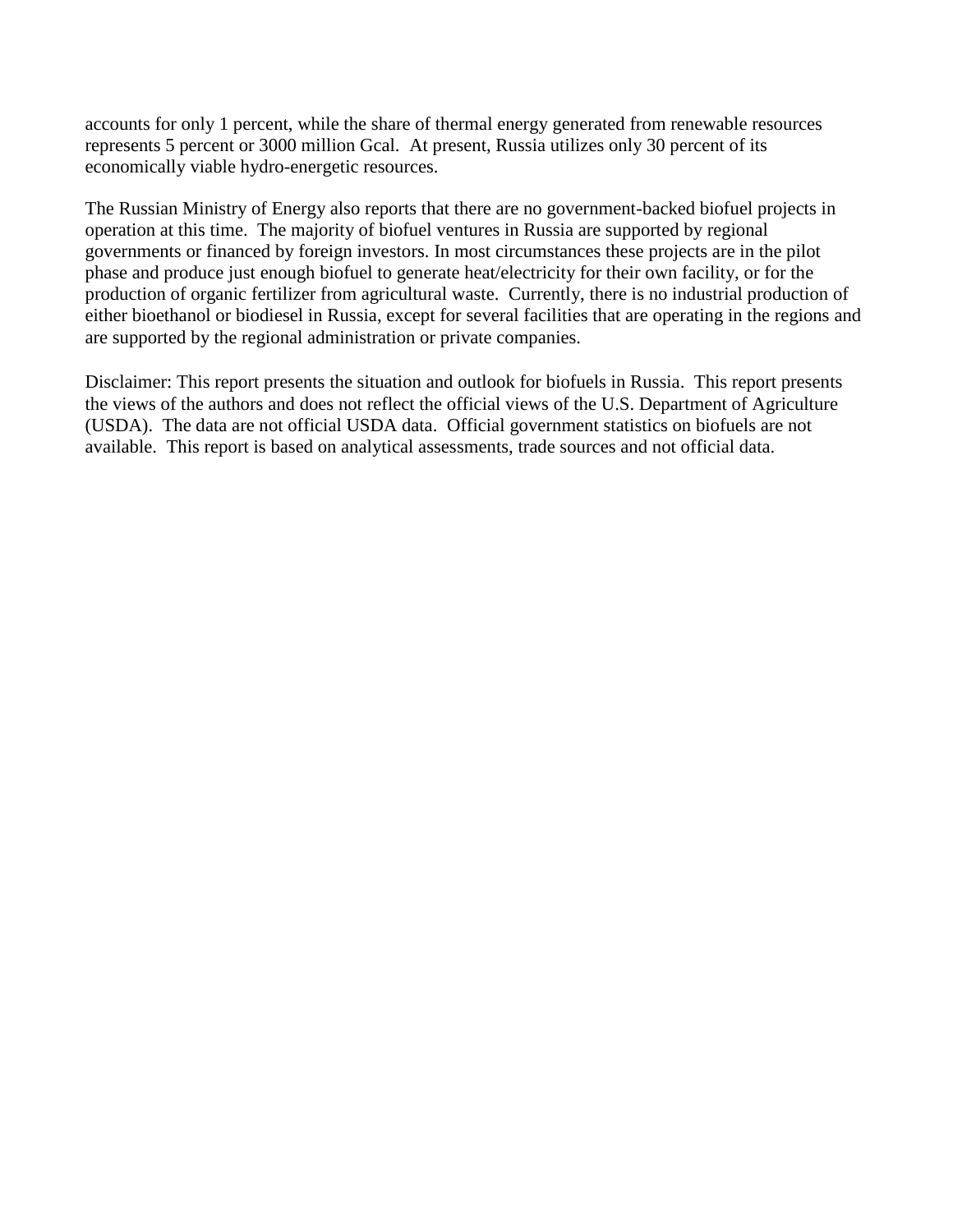There is also vast potential for exploiting agricultural waste in Russia. However, there are only a few modern agricu plants that can utilize agricultural waste efficiently. Different experts estimate total annual agricultural waste in Rus from 600 to 800 million MT which is equivalent to 80-90 Mtoe. Agricultural waste for livestock sector is estimated million MT, poultry – 23 million MT, and plant production – 220 million MT. The programs for agricultural waste are supported by the regional budgets. Most of the resources could be used for biofuel production or be exported.

#### **Oil and Gas Sector**

Russia's abundant resources of petroleum and natural gas (and subsidized natural gas prices) have removed most in for both more efficient use of fuel and any development of alternative energy sources. Russia owns 23 percent of glo natural gas resources, 19 percent of global coal resources, and 4-5 percent of global resources of petroleum. Russia accounts for 13.1 percent of world production of oil and 17.9 percent of world production of gas. According to the F Customs Statistics, in 2014 Russia produced 525 MMT of oil, including gas condensate, slightly higher than in 2013. Natural gas production has reached 566 billion cubic meters in 2014, a 5 percent drop over 2013.

Large companies as Rosneft, LukOil, SurgutNeftegas, Gasprom Neft, Tatneft , Slavneft and Russneft account for 87 percent of total production of oil, the remaining share is taken by independent companies.

In 2008, the Russian government adopted the Technical Regulation on Fuels. In 2011, the GOR amended the docume reference to the requirements for gasoline, diesel, shipping diesel, jet fuel and residual oil, and stipulates a smooth by transfer to production of oil products that will comply with world ecological standards.

Russia's oil processing sector continued to show stable growth in 2014 in all types of petroleum products, including oil. Due to lack of modernization of current facilities and the need for new infrastructure, the sector operates approximately 72 percent capacity. In 2014, as a result of a growth in investment of approximately 12 percent in th construction was initiated on a large facility in Taneko (Tatneft) in Tatarstan, with oil processing capacity of u percent.

Rosstat reports production of processed oil products, including gas condensate, at 294 million MT or 4 percent up CY 2013. Gasoline production remained stable at 38.8 MMT, diesel fuel production demonstrated a light growth ov and reached 76.9 MMT. And production of residual (bunker) oil also increased 2 percent in 2013 and reached 78.3 I

The processing rate (depth) has remained stable and estimated at 71.4 percent in 2014. Continued economic growth in 2014. Russia facilitated growing demand for all types of oil in the domestic market.

Russian exports of oil and gas has been stable since 2011. However, in 2014, despite the record oil production in Ru exports decreased by 5 percent in comparison of 2013. Experts forecast continued high demand for oil and gas reso primarily as a result of growth in Asia.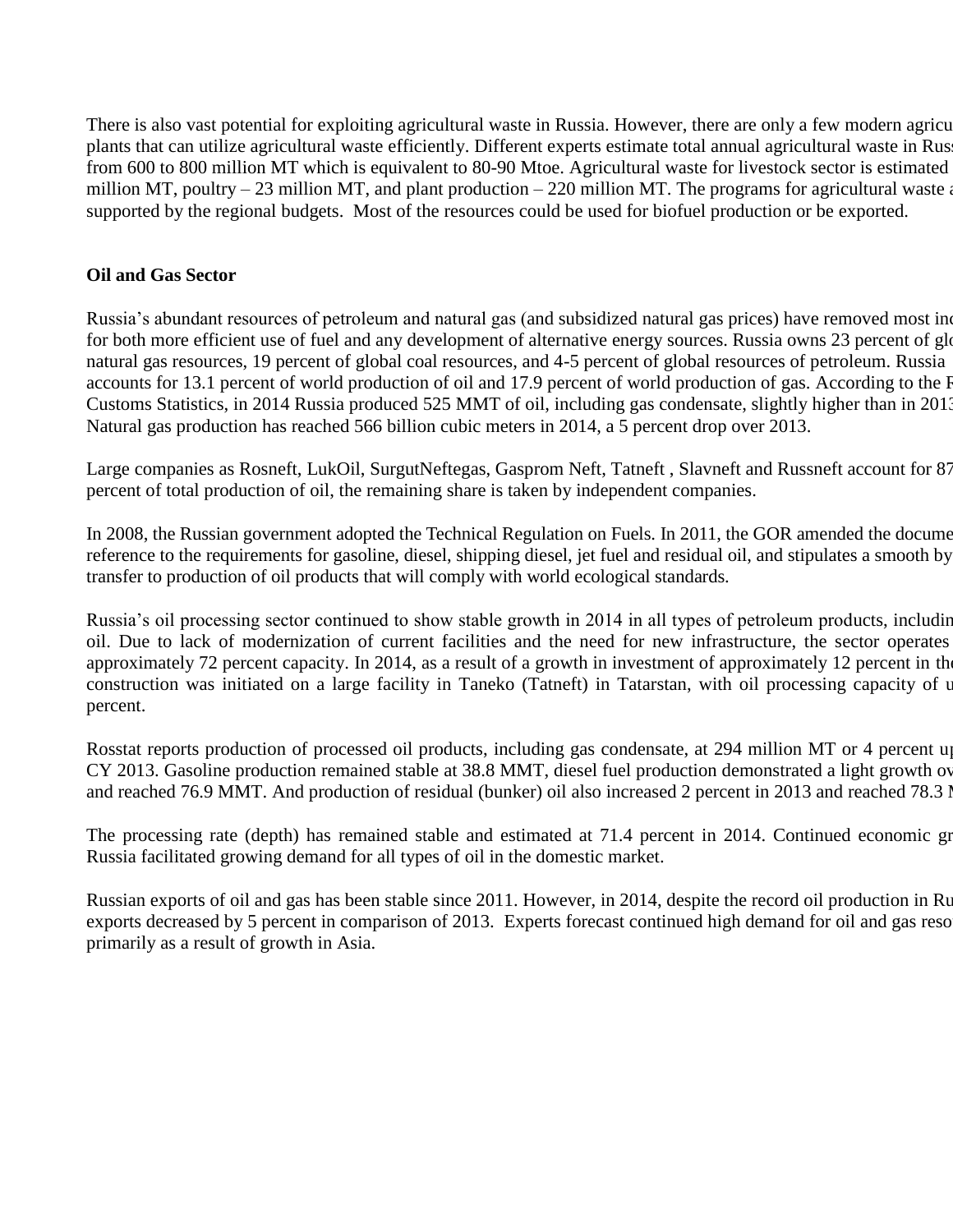

Source: Ministry of Energy of the Russian Federation

# **Policy and Programs**

Russia is making continued efforts in the developing regulatory norms for bio-energy development and standards for biofuels. Trade sources indicate that without government support and other development policy measures the sector unlikely to develop.

Currently the development of the Russian bioenergy industry is outlined in the following basic documents:

- 1) Energy Strategy of Russia until 2030 (approved by Government resolution #1715-P dated November 30, 20
- 2) State Program of the Russian Federation "Energy savings and increasing efficiency for electrical power gene until 2020" (approved by Government resolution #2446-P dated April 8, 2010);
- 3) State Program "Industry Development and Increasing Competitiveness until 2020 (approved by Government resolution on December 27, 2012);
- 4) State Program "Development of Agriculture and Market Regulation of agricultural products, raw material and for for the period 2013-2020 (approved by Government on July 14, 2012);
- 5) Roadmap for the Development of Biotechnology Gene Engineering until 2020 (approved by the GOR in 2013).

In 2012, the government made efforts to improve regulations relating to bioenergy, specifically related to production renewable resource for generation electrical power and development of biotechnology.

In April 2012 Russia adopted the Comprehensive Program on Development of Biotechnology through 2020 (BIO 2020). The program envisages development of different branches of biotechnology, and classifies biofuels as one of these branches.

Note: for more information on the Program see GAIN report Program on Development of Biotechnology in Russia through [2020\\_Moscow\\_Russian Federation\\_6-7-2012.doc](http://gain.fas.usda.gov/Recent%20GAIN%20Publications/Program%20on%20Development%20of%20Biotechnology%20in%20Russia%20through%202020_Moscow_Russian%20Federation_6-7-2012.pdf)

The Russian Unified Energy system consists of 69 regional energy systems that in turn form 7 united energy system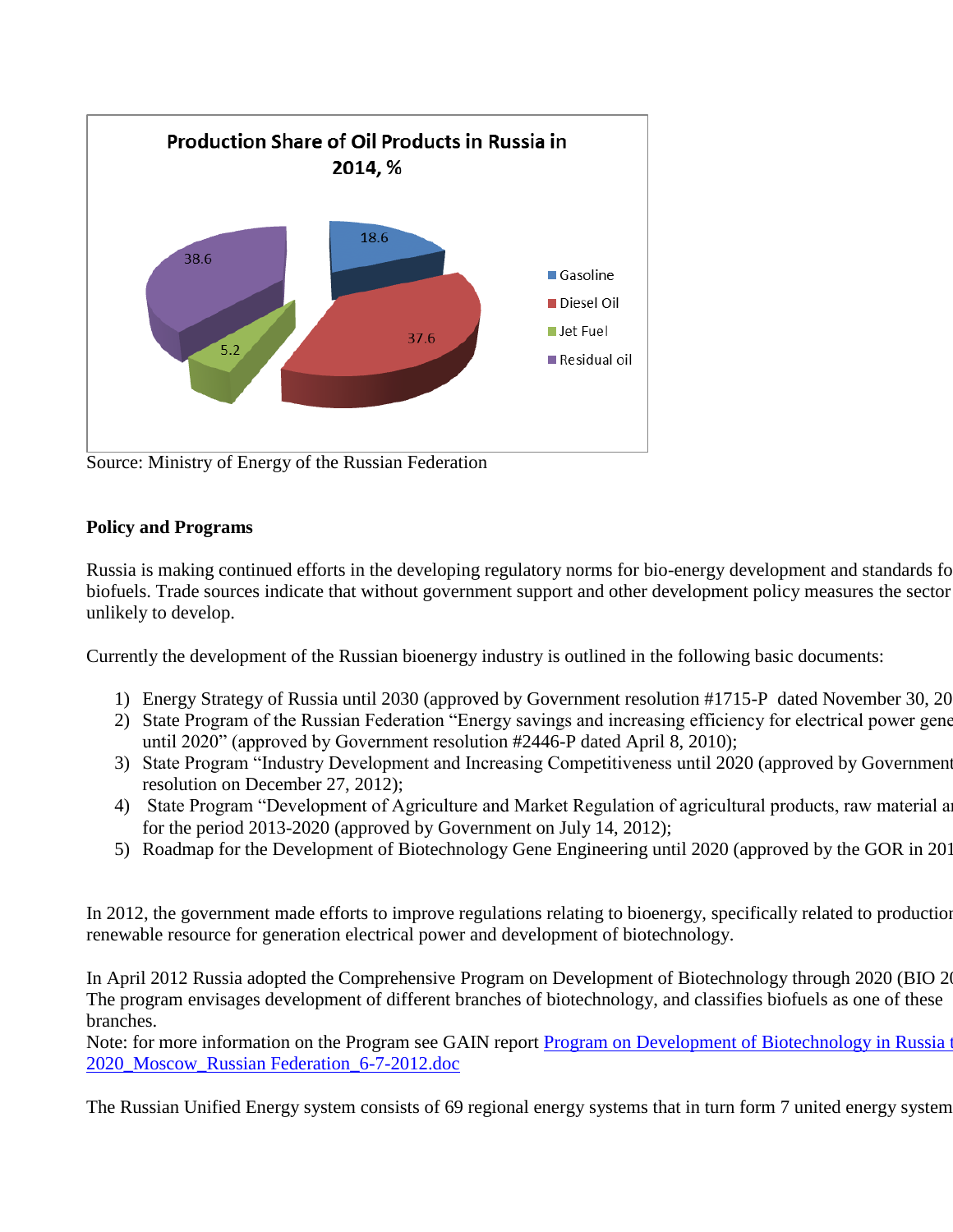Eastern region, Siberia and Urals. Middle Volga, south, central and north western electrical energy complex of Russia includes 700 electrical stations with capacity over 5 MWh. Total installed capacity of electrical stations in Russia is estimated at 218,145 million kWh. The percentage share of stations, by type of electrical generation, are as follows: power stations 68.4 percent, hydraulic 20.3 percent, and nuclear about 11 percent.

Currently, the situation with energy supply in rural areas in inconsistent. The southern, north western and central parties of Russia mostly have centralized energy supply, while Urals, Siberia and Far Eastern regions have low energy securit both centralized and decentralized systems. Sixty-five percent of the territory of Russia accounts for a zone of decentralized energy supply, with a population of over 15 million people, mostly in rural areas.

According to the Russian Ministry of Energy, renewable energy should be considered an important element for sust development of rural territories. The forecast of the Ministry sets the following objectives for the installed capacity Russian energy sector by 2030:

Wind power – 15 GWh; biomass – 7 GWh; tide water power stations – 6 GWh; geothermal energy – 4 GWh; small hydrostations – 2 Gwh, and solar energy - 1 GWh.

Russia has a high potential for development of domestic hydropower. Nine percent of the world's water resources are concentrated in Russia. To date, total hydro energy potential is estimated at 2,900 billion KWh per hour of annual el power production or 170,000 Kwh/hours for 1 square kilometer of the territory. However, only 20 percent of this po is being utilized. The major obstacle in developing local hydro energy is remoteness (most of the potential is located eastern and central Siberia and the Far East) with development potential far from the major consumers of electrical power.

Russian hydroelectric power stations provide annual saving of 50 MMT of conditional fuel, whereas potential savin go up as high as 250 MMT. Currently hydro stations annually educe  $CO_2$  emissions in the atmosphere up to 60 MM provides Russia with almost unlimited potential to build power facilities even with strict requirements on restriction emissions of greenhouse gases.

There are 102 hydroelectric power stations with capacity of over 100 MW in operation in Russia. The total installed capacity of hydrounits on hydroelectric power stations in Russia is estimated about 46,000 MW (the 5th place in the world). Annually, Russian hydroelectric power stations produce 153,300 billion kN electric power. The share of hydropower stations in the total production of electrical power in Russia is accounted for percent.

The largest federal hydrogenation company, JSC RusHydro, manages about 68 objects of renewable energy, including stations in Volga Kams, with total installed capacity of 10,166 MWh. The company also operates geothermal station Kamchatka region.

Development of geothermal energy in Russia also has strong potential. Currently there are 56 natural thermal waters. total electrical potential of all thermal fields is estimated at 1 GWh, however, only 80 MWh is being utilized. All op geothermal stations are located in Kamchatka peninsula and Kurils.

Communal service of the Russian Federation reports that for heat supply system it spends more than 82 million tons equivalent (toe) annually. Of the total, natural gas accounts for 62 percent, coal for 27 percent, residual oil for 7 percent, and woodfire and wood waste for 1.5 percent. Other types of oil, including diesel oil, peat, electricity for heating, ac for 2.5 percent. Forty-one regionss of the Russian Federation use residual oil as the main type of oil for heating. Of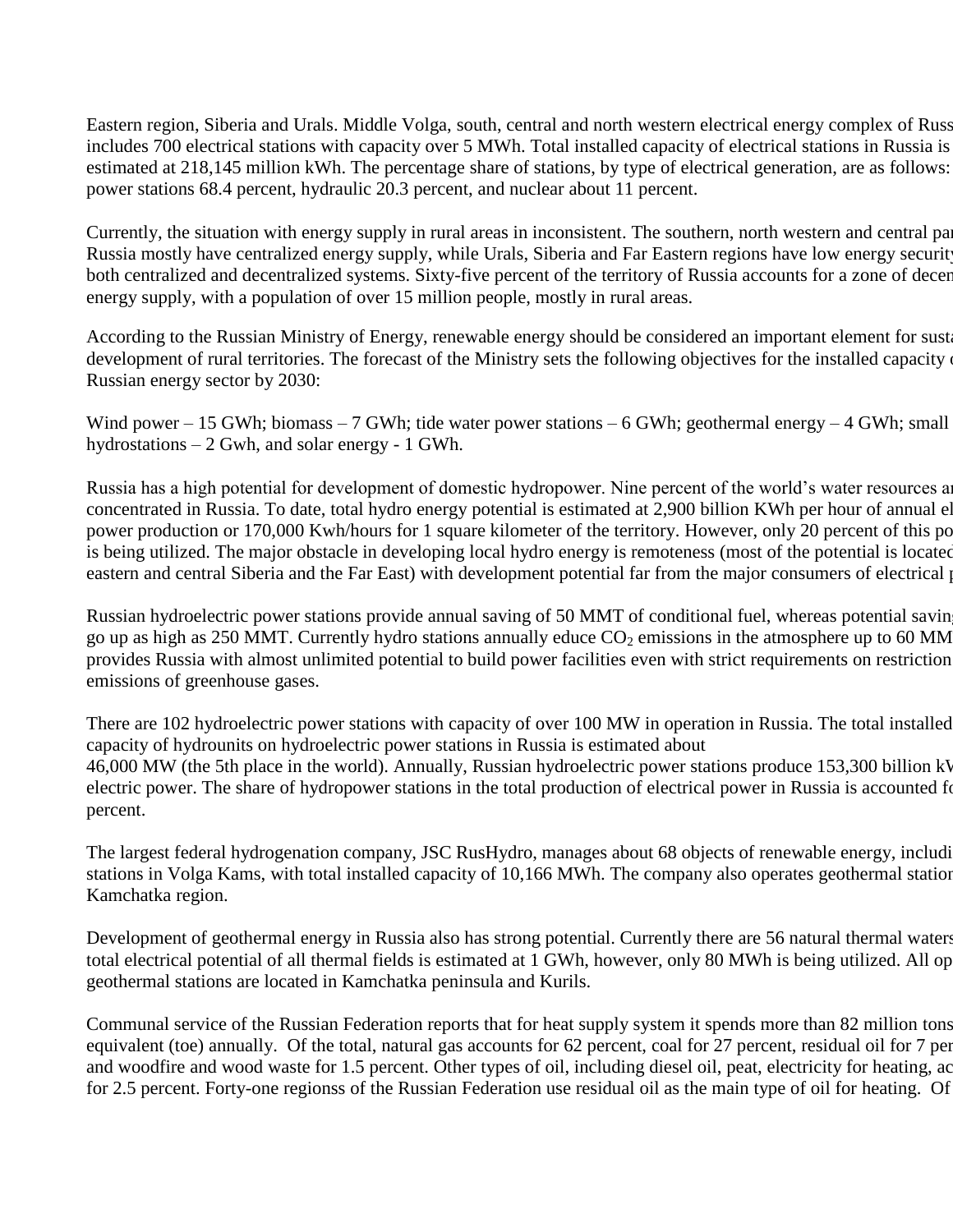forty-one, 28 Russian regions could potentially cover 100 percent of their demand from residual oil generated from production and processing. In addition, 4 more regions can generate up to 50 percent of residual oil locally. Experts calculate that the total savings on expenditures on the difference in cost between residual oil and oil generated from processing is 16 billion rubles annually (about \$300 million).

Currently, Russia utilizes only an approximately 3.5 percent of its potential renewable energy resources. Of total po generation in Russia, renewable resources' share accounts for less than one percent. Of heat energy, renewable reso share accounts for 5 percent.

The Russian Government is also discussing a draft program on modernization of electrical energy through 2020. The Program outlined as its objective to make Russia 40 percent more energy-efficient by 2020 and to develop different of renewable resources for electricity generation, including wind power station, electricity station on biomass, and s hydro power stations. This program's objective is to construct facilities with biomass utilization that by 2020 will g 580 MWh electrical powers; and biogas facilities for generation 330 MWh. Experts from the Ministry of Energy est the potential market for renewable resources in Russia at \$20 billion.

However, according to recent rules approved by the Government, in May 2013 the system of government financial s will be extended only to facilities operating on sun, wind and hydro. Both facilities of biomass and biogas will not g financial support at least until 2020 from the federal budget, since the Government feels that these technologies have progress to an industrial scale yet, and as a result these support mechanisms would not be effective yet. This approach make Russia fall even further behind in stimulating the biofuel sector as well as innovative technologies.

Future objectives for the gas and oil sectors are outlined in the Energy Strategy of Russia until 2030. The priority ob is modernization and reconstruction of the oil processing sector by increasing the processing rate (depth) of crude oi 75 percent in 2010 to 80 percent by 2020. The document stipulates that this is the major condition that will allow tra the industry into a new technical level and will be able to supply Russia with local high quality oil including diesel, gasoline lubricants and other products for oil chemistry industry. The increasing efficiency in processing oil will allo increase in exports of motor oils by 20 percent by 2020.

The Energy Strategy also foresees an increase in production of oil products from the current 200-210 MMT to 210-235 MMT by 2020. The Strategy has an increase in production of gasoline, diesel and jet fuel from 110 MMT up to 130 by 2020.

The Energy Strategy also foresees a number of measures and targets for developing gas industry. The priority for the government includes developing infrastructure and competition in the local markets, support to development of independent gas producers, as well as cautious approach to rising prices for gas and developing law and regulation i gas sector.

The Russian Transport Strategy until 2030 was approved by the government Resolution #1734-p dated November 2 The document establishes the objectives and priorities for the development of the transportation sphere in Russia as programs and financial support. According to the latest available data for CY2012 from Rosstat, the length of total r tracks in Russia is reported at 121,000 km, 1.444 million km of automobile roads, 101,000 km of internal water ways, 2,500 km of trolley tracks, 497 km of subway tracks.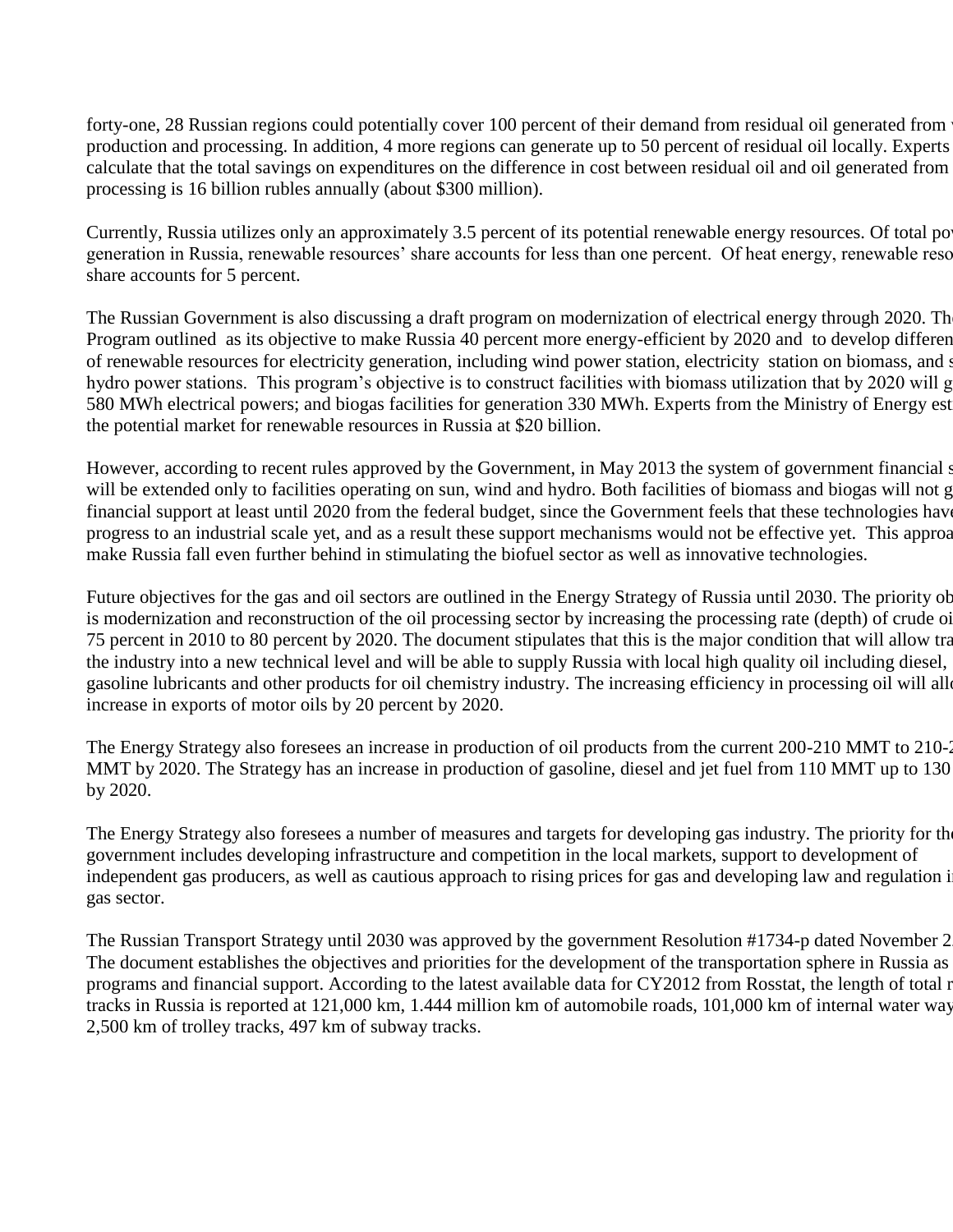| <b>Fuel Use Projections (Million Liters)</b> |       |       |       |       |       |       |       |       |
|----------------------------------------------|-------|-------|-------|-------|-------|-------|-------|-------|
| Calendar Year                                | 2016  | 2017  | 2018  | 2019  | 2020  | 2021  | 2022  | 2023  |
| <b>Gasoline Total</b>                        | 53.7  | 55.0  | 72.0  | 55.0  | 56.4  | 59.0  | 63.0  | 64.4  |
| <b>Diesel Total</b>                          | 40.7  | 46.5  | 46.6  | 46.7  | 49.2  | 51.4  | 56.1  | 56.2  |
| On-road                                      | 6.0   | 7.2   | 7.2   | 8.4   | 8.4   | 10.6  | 11.9  | 13.1  |
| Agriculture                                  | 6.2   | 6.8   | 7.4   | 7.2   | 7.6   | 8.4   | 8.8   | 9.0   |
| Construction/mining                          | 5.4   | 6.1   | 6.9   | 6.9   | 7.2   | 7.2   | 7.6   | 7.8   |
| Shipping/rail                                | 9.6   | 11.4  | 11.0  | 10.8  | 10.8  | 10.8  | 11.4  | 10.8  |
| Industry                                     | 6.0   | 6.6   | 6.7   | 6.9   | 7.2   | 7.2   | 7.4   | 6.8   |
| Heating                                      | 7.5   | 8.4   | 7.4   | 6.5   | 8.0   | 7.2   | 9.0   | 8.7   |
| Jet Fuel Total                               | 13.1  | 17.9  | 20.3  | 21.5  | 23.9  | 25    | 26.3  | 28.7  |
| Total Fuel Markets                           | 107.5 | 119.4 | 138.9 | 123.2 | 129.5 | 135.4 | 145.4 | 149.3 |

Source: Rosstat (Russian Federal Statistical Service), Russian Ministry of Energy, Russian Ministry of T Union "Energy Efficiency and Savings".

#### **Bioethanol/Biodiesel Projects**

In March 2015, the Ministry of Economic Development of the Russian Federation (MED) approved amendments to Federal Law "On State Regulation of Production and Turnover of Ethyl Spirt, Alcohol Products Containing Spirt and Limitations of Consumption of Alcohol Products," developed by the Federal Service for Regulation of Alcohol Market. MED supported the idea of defining bioethanol and motor bioethanol as an individual product. The documents include a more specific definition of bioethanol identifying that motor oils that contain no more than 10 percent of bioethanol are not subject to regulation as products containing spirt. Also, it exempts the production of bioethanol as an additive to motor oil from excise taxes. The Russian bioethanol community has been lobbying for many years for this exemption. However, there is no indication of when the amendments may get final approval from the government. According to the Russian Biofuels Association, if enacted, the potential for expansion of bioethanol production in the near term will increase up to 2 million MT. This expansion would be primarily for use as an additive. And, the potential for expansion for the use of bioethanol production for blending with 95 percent fossil gasoline (B5) could increase up to 5 percent. However, without strong support from the federal level, these targets are unlikely to be achieved.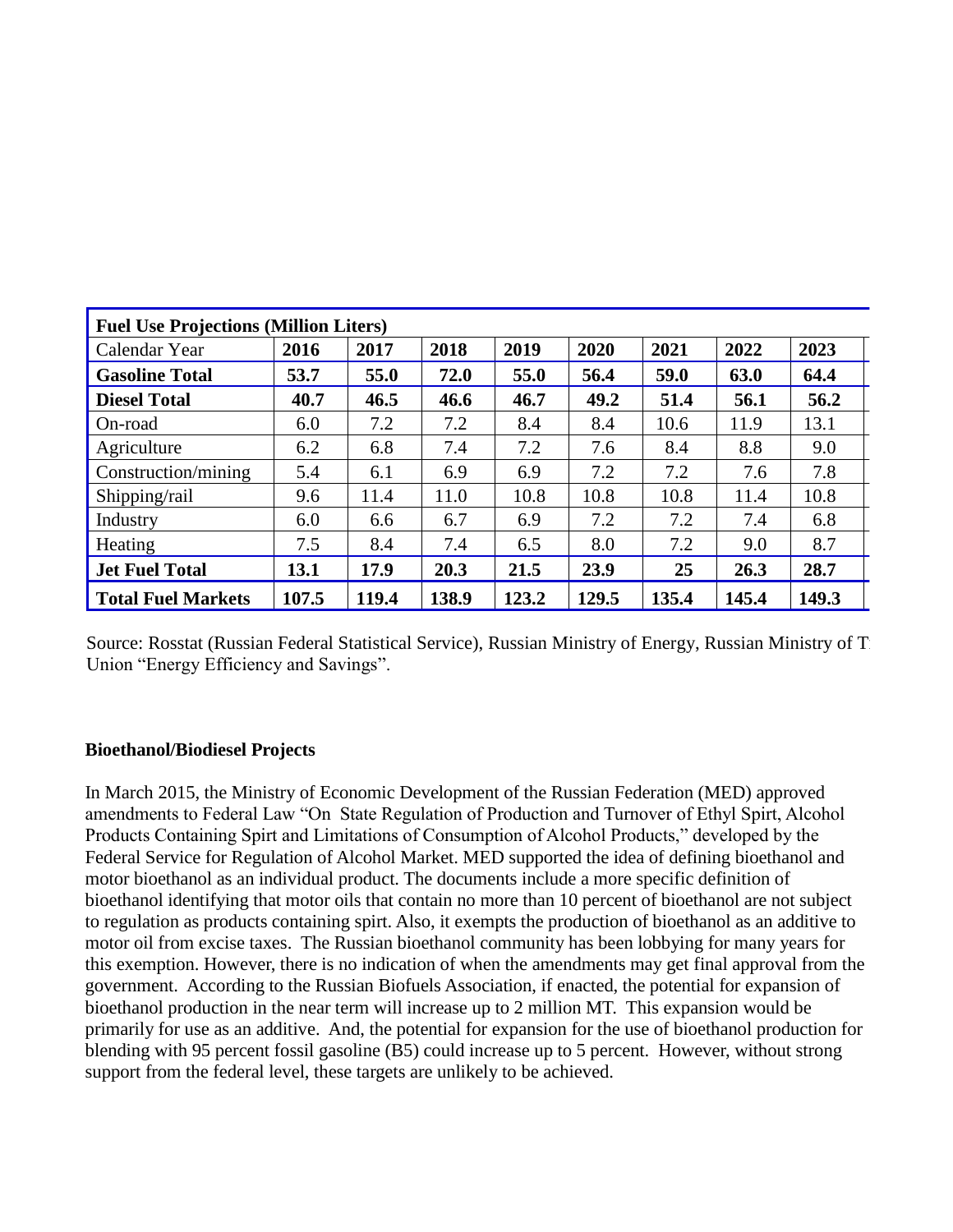Experts believe that the production of ethanol from cellulose could be a possibility in the future. Currently the JSC "Corporation Biotechnology" in cooperation with State Corporation "RosTechnology" has a program on construction of bioethanol production facilities from cellulose. One of the plants under construction is located at the JSC "Eastern Siberian Biotech Plant" in Irkutsk oblast (former Tulunskiy Hydrolyzed Plant). The facility will be used more like an experimental station for production of cellulosic ethanol from forestry processing wastes. The facility is planned to produce 30,000 MT of biobuthanol, 100,000 MT of wood pellets, as well as yeast and acetone. The estimated project investment is \$20 million.

Currently, the Russian government is focusing on import substitution as a primary objective in the nearterm. There are government measures in place to support local agricultural producers and infrastructure to increase the volumes and quality of locally produced food products. Development of the bioethanol and biodiesel sectors is low priorities for the government.

Thus, on April 20, 2015, by amendments to Federal Law # 93 "On Federal Budget for planned period of 2015 – 2017," the subsidies allocated initially for partial compensation of interest rates on credits received for construction, reconstruction and modernization of bioenergy facilities, and processing of biotechnological products, as well as subsidies for implementation of perspective innovative projects in agriculture in the framework of subprogram "Technical and technological modernization, innovative development" under the Federal program "State Program for the Development of Agriculture and regulation of market of agricultural products and raw material for the period 2013-2020," will be cut by almost 1 billion rubles (\$180 million) and redistributed to other agricultural production programs.

The denaturated (technical) ethanol industry is mostly concentrated in the Volga Valley region in Russia. The JSC "Neftekhimia" company is the dominant producer of this product accounting for more than 90 percent of overall denaturated ethanol production in Russia. Russia is self-sufficient in the production of this product and exports account for about 40 percent of production. In CY 2014, the major destination markets of HTS220710 Ethyl Alcohol, denaturated, of an alcoholic strength by volume of 55 percent is Finland at 53.0 million liters, followed by Turkey, almost 14 million liters. Analysts report that the production will continue to experience a stable growth in the mid-term as a result of strong demand from Europe and Baltic Republics, and Asian countries. The growth of ethanol production in Russia will be driven primary by the demand of the chemical industry rather than fuel production. Russia will unlikely be developing ethanol for fuel until the GOR has taken serious steps in supporting the industry by developing regulatory base and policy measures to support local producers.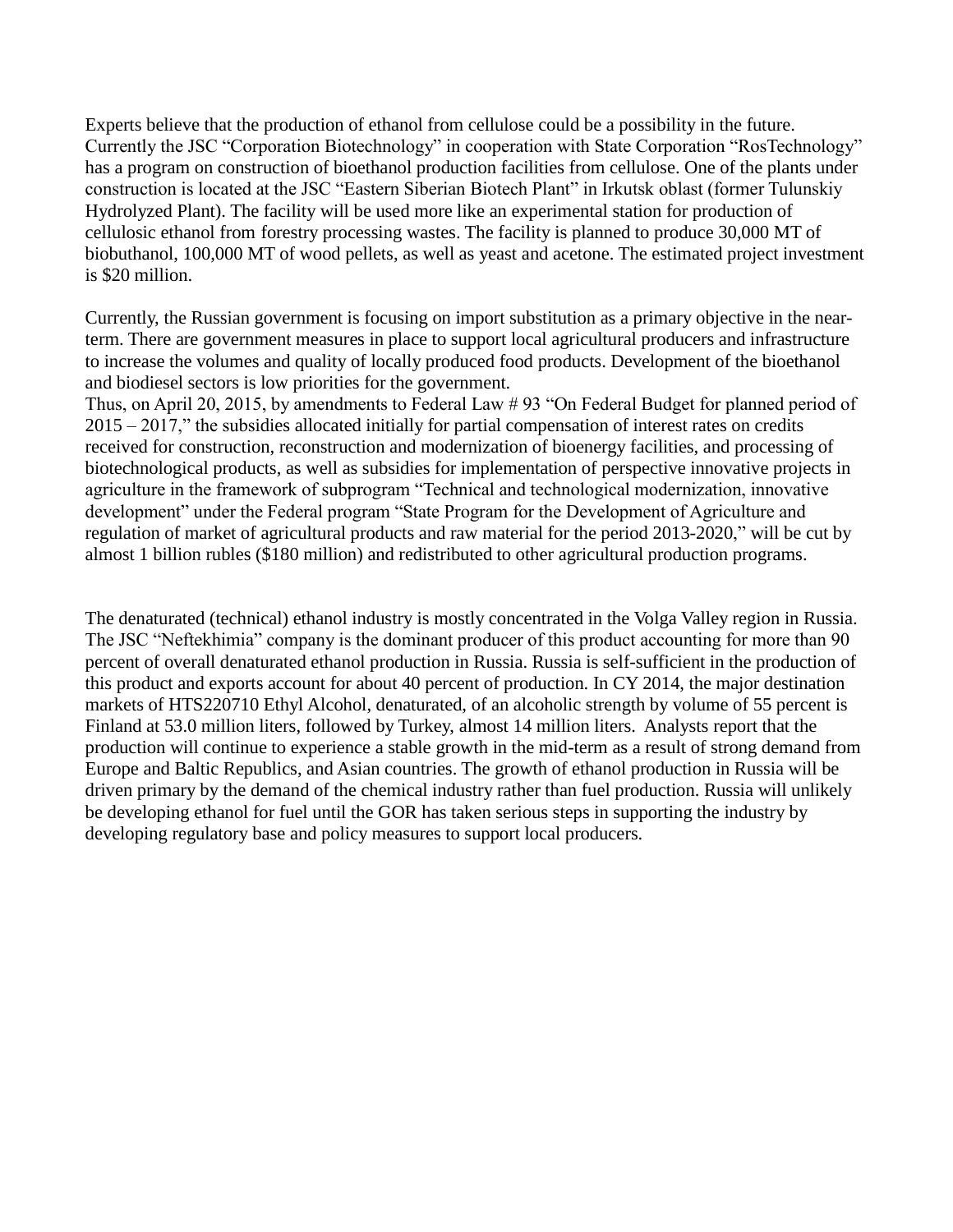| Ethanol Used as Fuel and Other Industrial Chemicals, 1,000 L |                       |                         |                       |                         |                         |                       |                |                  |                  |                     |
|--------------------------------------------------------------|-----------------------|-------------------------|-----------------------|-------------------------|-------------------------|-----------------------|----------------|------------------|------------------|---------------------|
| Calendar Year                                                | 2007                  | 2008                    | 2009                  | 2010                    | 2011                    | 2012                  | $2013^R$       | $2014^R$         | 2015<br>F        | $2016$ <sup>F</sup> |
| <b>Beginning</b><br><b>Stocks</b>                            | $\boldsymbol{0}$      | $\boldsymbol{0}$        | $\boldsymbol{0}$      | $\mathbf{0}$            | $\boldsymbol{0}$        | $\boldsymbol{0}$      | $\overline{0}$ | $\boldsymbol{0}$ | $\boldsymbol{0}$ | $\mathbf{0}$        |
| Fuel Begin                                                   |                       |                         |                       |                         |                         |                       |                |                  |                  |                     |
| <b>Stocks</b>                                                | $\boldsymbol{0}$      | $\boldsymbol{0}$        | $\boldsymbol{0}$      | $\boldsymbol{0}$        | $\boldsymbol{0}$        | $\boldsymbol{0}$      | $\mathbf{0}$   | $\boldsymbol{0}$ | $\mathbf{0}$     | $\boldsymbol{0}$    |
|                                                              | 63,0                  | 72,0                    | 71,0                  | 68,3                    | 80,0                    | 85,0                  | 107,6          | 107,9            | 107,5            | 109,1               |
| <b>Production</b>                                            | 00                    | $00\,$                  | 00                    | 40                      | 00                      | 80                    | 20             | 50               | 75               | $00\,$              |
| <b>Fuel Production</b>                                       |                       |                         |                       |                         |                         |                       | 120            | 150              | 175              | 200                 |
| <b>Imports</b>                                               |                       |                         |                       |                         |                         |                       |                |                  |                  |                     |
| Fuel Imports                                                 |                       |                         |                       |                         |                         |                       |                |                  |                  |                     |
| <b>Exports</b>                                               | 15,00<br>$\mathbf{0}$ | 26,00<br>$\overline{0}$ | 25,86<br>$\mathbf{0}$ | 22,34<br>$\overline{0}$ | 32,89<br>$\overline{0}$ | 39,68<br>$\mathbf{0}$ | 61,000         | 59,300           | 58,100           | 58,800              |
| <b>Fuel Exports</b>                                          | $\mathbf{0}$          | $\mathbf{0}$            | $\mathbf{0}$          | $\mathbf{0}$            | $\mathbf{0}$            | $\boldsymbol{0}$      | $\overline{0}$ | $\boldsymbol{0}$ | $\boldsymbol{0}$ | $\boldsymbol{0}$    |
| Consumptio                                                   | 48,00                 | 46,00                   | 45,14                 | 46,00                   | 47,11                   | 45,40                 |                |                  |                  |                     |
| n                                                            | $\mathbf{0}$          | $\mathbf{0}$            | $\mathbf{0}$          | $\theta$                | $\mathbf{0}$            | $\mathbf{0}$          | 46,500         | 48,500           | 49,300           | 50,100              |
| Fuel<br>Consumption                                          |                       |                         |                       |                         |                         |                       | 120            | 150              | 175              | 200                 |
| <b>Ending</b><br><b>Stocks</b>                               |                       |                         |                       |                         |                         |                       |                |                  |                  |                     |
| <b>Fuel Ending</b><br><b>Stocks</b>                          |                       |                         |                       |                         |                         |                       |                |                  |                  |                     |
| <b>Total</b>                                                 |                       |                         |                       |                         |                         |                       |                |                  |                  |                     |
| <b>BalanceCheck</b>                                          | $\boldsymbol{0}$      | $\overline{0}$          | $\theta$              | $\boldsymbol{0}$        | $\overline{0}$          | $\mathbf{0}$          | $\overline{0}$ | $\mathbf{0}$     | $\boldsymbol{0}$ | $\mathbf{0}$        |
| Fuel<br><b>BalanceCheck</b>                                  | $\mathbf{0}$          | $\overline{0}$          | $\mathbf{0}$          | $\overline{0}$          | $\mathbf{0}$            | $\overline{0}$        | $\overline{0}$ | $\mathbf{0}$     | $\overline{0}$   | $\overline{0}$      |
|                                                              |                       |                         |                       |                         |                         |                       |                |                  |                  |                     |
| <b>Production Capacity</b>                                   |                       |                         |                       |                         |                         |                       |                |                  |                  |                     |
| Number of<br>Refineries                                      | 3                     | 3                       | $\overline{4}$        | $\overline{4}$          | $\overline{4}$          | $\overline{4}$        | 6              | $\overline{7}$   | $\tau$           | $\overline{7}$      |
| Nameplate<br>Capacity                                        |                       |                         |                       |                         |                         |                       |                |                  |                  |                     |
| Capacity Use<br>( %)                                         |                       |                         |                       |                         |                         |                       |                |                  |                  |                     |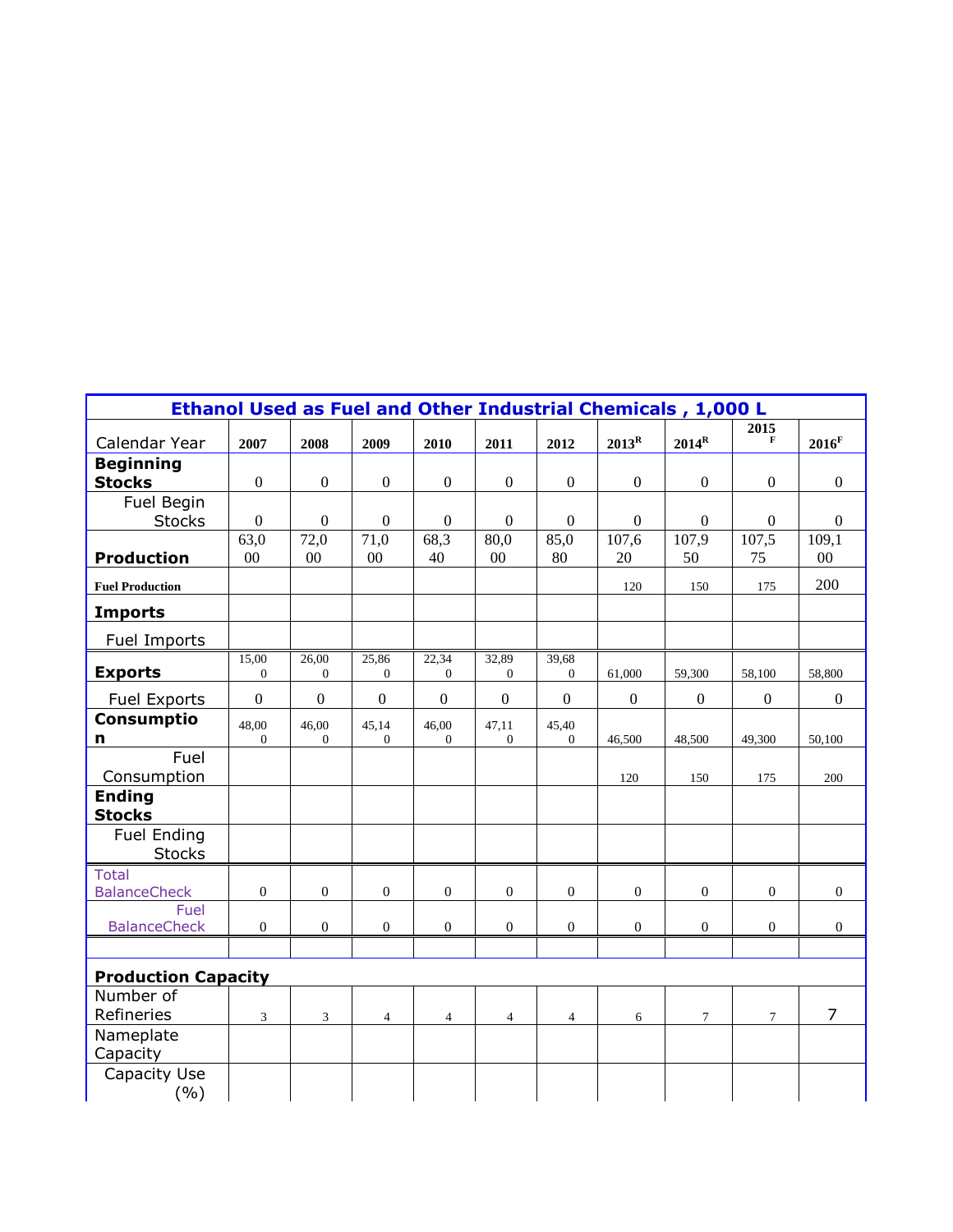| Co-product Production (1,000 MT) |  |  |  |  |  |  |       |       |       |      |
|----------------------------------|--|--|--|--|--|--|-------|-------|-------|------|
| <b>DDGS</b>                      |  |  |  |  |  |  | 750   | 870   | 920   | 1,10 |
| Feedstock Use (1,000 MT)         |  |  |  |  |  |  |       |       |       |      |
| Grain                            |  |  |  |  |  |  | 2.400 | 2.780 | 3.150 | 3,20 |

 $r =$  revised / e = estimate / f = forecast of FAS/Russia

**Source:** Rosstat (Russian Federal Statistical Service), Russian Customs Committee, trade sources, Information Agency "Credinform", Russian National Biofules Association.

#### **Biomass**

The government of Russia has identified the development of Russia's domestic forestry sector as a necessity, and production within this sector is expected to substantially increase by 2020. While not a priority, the Federal Forestry Agency considers biomass production as the main alternative for Russia's developing biofuel sector.Russia has huge potential for biomass production; however, due to the large supply of high-value fossil fuels, and lack of government incentives for businesses to utilize wood waste, only large wood processing facilities are interested in the commercial production of biomass. In addition, due to the Russian government's focus on import substitution and investing into production agriculture and infrastructure, experts do not anticipate an increase in development of biomass production.

Industry experts also agree that individual regional plans aimed at increasing biofuel production should be considered. The only significant industrial biomass factory is the thermal electricity station "Beliy Ruchey" operating in the Vologda oblast. Its energy capacity is estimated at 6 MWh. The local administration in Komi Republic has stated that it is supportive of biomass development projects. In 2013, the International Co. Metso, was reported to have supplied technological equipment for wood waste utilization to a processing facility in Syktyvkar. The project initially planned to start operating in 2014; however, it was delayed due to the economic situation in Russia. Experts doubt that it will be in operation by the end of CY 2015. The capacity of the electrical station is 4 MWh with annual burning of forestry waste of 83,200 MT.

The Russian Forestry Agency sets total allowable cut at 670 million cubic meters, however only 193.3 million MT was actually harvested in 2014. The total annual volume of wood waste from logging in Russia is estimated at 14-15 billion MT, which is equivalent to 8 billion toe. Today, the majority of wood waste occurs due to limited access to special equipment and modern technologies, as well as a lack of interest from the Russian government and foreign investors in further processing. Current resources of fuel wood is estimated at 90 million cubic meters, including firewood – 51 million m3 (63 percent); crown, stumps, bark  $-15$  million m3 (15 percent); wastes from sawmilling  $-12.7$  million m3 (12) percent); wastes from veneer production – 4.1 million m3 (5 percent); wastes from cellulose and paper production  $-4.2$  million m3 (4 percent).

The "BioChemPlant" Co., Ltd., located in Kirov, is the only plant currently in Russia producing ethanol from nonedible raw material, such as waste from lumber production. In addition, the plant also produces wood pellets. The facility plans to start production of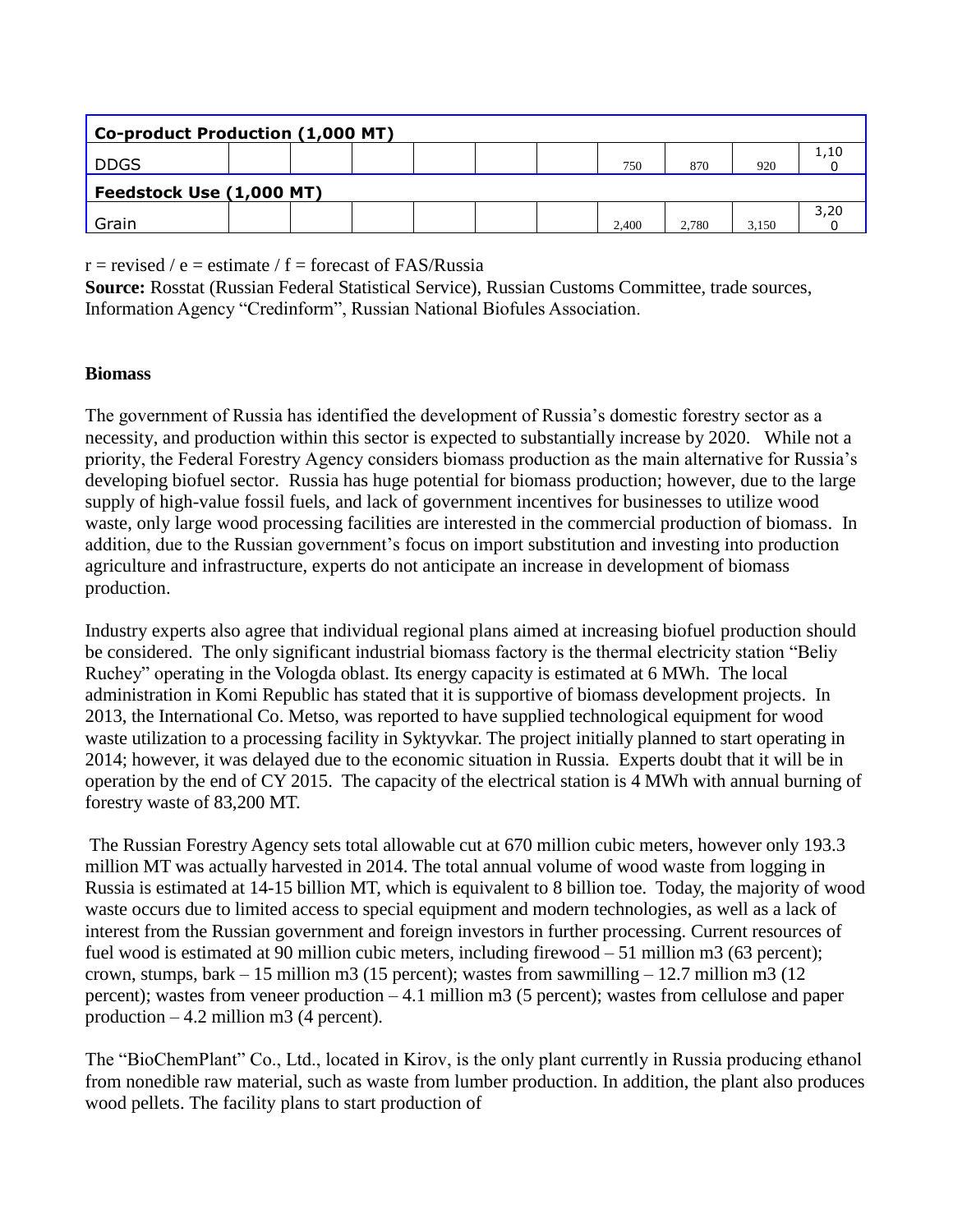biomethane from the hydrogenation of the carbonic gas formed in the course of fermentation of yeast. This technology creates "green gas." The company "Biochemical plant" together with the Russian center of science «Applied chemistry» in St. Petersburg produces the technology for green gas, and in the near future is expected to produce 4 million  $M<sup>3</sup>$  this fuel.

In addition to the potential for development of biomass production, forestry producers and researchers stress the potential for utilizing peat as an alternative source for the development of biofuels. According to researchers, Russia owns up to 47 percent of the world's peat resources. In the 1970's, the share of peat in total production of energy in the USSR was estimated at 27 percent, currently its share is minimal and accounts for 0.27 percent. The energy potential of peat, calculated in oil equivalent, is higher than total gas and oil reserves and is estimated at 68.3 billion toe. Annual peat growth in Russia is estimated at 260-280 million MT, however, only 1.2 percent of resources are being exploited and utilized now. The Russian Ministry of Energy developed a draft law that includes peat on the list of renewable energy resources. If approved, it will provide for financial support from the federal government for the development of power energy.

#### **Biogas**

Experts from the Institute of Energy Strategy estimate that due to vast supplies of agricultural wastes, food processing wastes and municipal wastes 66 billion  $m<sup>3</sup>$  of biogas and 112 million MT of high value granulated fertilizer could theoretically be produced in Russia. In addition, experts estimate potential production of electricity from biogas is 121, 200 GWh, and heat – 169, 344 GWh. In 2012-2013 two large state corporations "GasEnergoStroy" and "BioGas EnergoStroy" were planning to build 50 biogas power stations in 27 Russian regions with total capacity of 120 MWh. However, so far there are four major biogas projects in 3 regions that are operating in Russia. Currently there is no government program to stimulate construction of biogas facilities in Russia. The main reason is high initial expenditures for an energy unit. The first biogas station, with a capacity of 600 KWh, has been in operation since 2009 at the livestock farm in Medyni, in Kaluga oblast. The project started in cooperation with the company Lipp, Germany. The thermal power capacity is 300 KWh /hour and electrical capacity is 200 KWh/hour.

In 2013, Kuryanov aeration station, the largest sewage treatment plant near Moscow, launched a minithermal energy station operating on biogas. It allows for reduced emissions of harmful substances into the atmosphere by 5,000 MT annually and generates 60 percent of needs for heat energy to the sewage treatment facilities. The annual biogas production at this plant is 28 million  $m<sup>3</sup>$ . Currently there are 2 biogas stations in Belgorod oblast. Belgorod is one of the leading regions in swine production with a large amount of agricultural waste. The first station "Baytsury" is a pilot project supported by the regional administration. The investments are estimated at 25-30 million Euros. The station capacity is 500 kWh with further plans to increase capacity to 1,000 KWh. Swine manure and corn silage are being used for biogas. The annual production of biogas is estimated at 1,918,000 m3. Another biogas station in Belgorod is "Luchki" and has been in operation since July 2012. The station processes 42,400 m3 of wastes from the meat processing facility "Agro-Belogorye", including meat processing waste, swine manure, sewage wastes and corn silage. The station annually generates 19.6 million kWh, heat energy of 182,00 Gkal, as well as 66,800 m<sup>3</sup> of fertilizers. The company is planning construction of greenhouse that will use heat generated from the biogas station.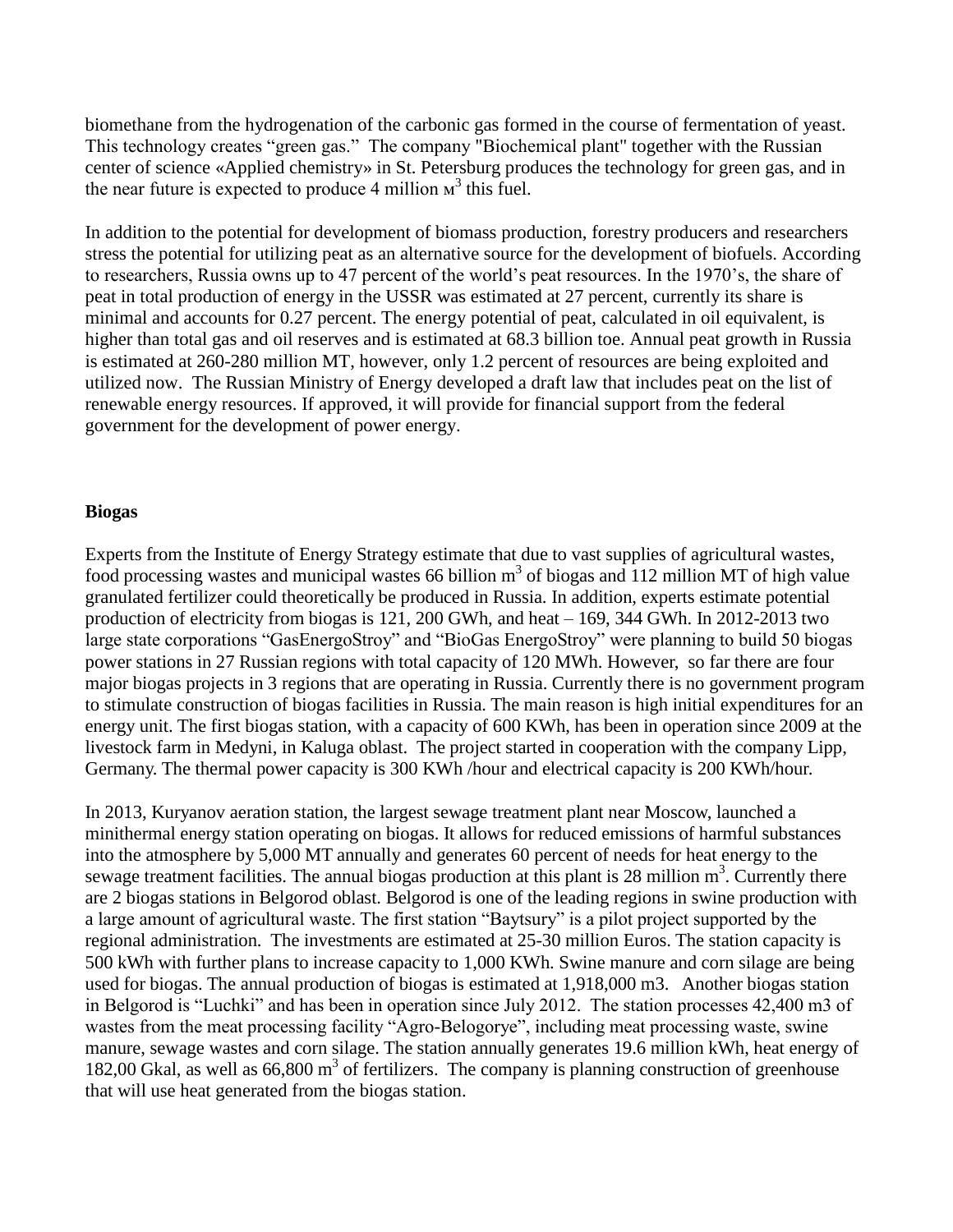#### **Wood Pellets**

The growing interest from the European Union for biofuel, particularly wood pellets, will continue to be a major incentive for Russia to increase production of wood pellets. Currently, Russia is the third largest exporter of wood pellets to the EU, after the United States and Canada. The EU is the world's largest wood pellets market, with consumption of about 17.5 MMT of pellets in 2013. Based on the EC mandates and Member State incentives, the demand is expected to expand further to nearly 21.0 MMT in 2015. Consumption forecasts for 2020 range from 50 – 80 MMT according to the European Biomass Association. Future consumption will however, depend on a range of market factors, and in particular Member State incentives.

According to Rosstat (Russian Federal Statistical Service), Russia produced 878,000 MT of wood pellets in 2014, nearly doubled from CY 2012. A significant drop in wood pellets production in Russia in 2013 attributed to the temporary suspension of operations at Russia's largest wood pellet facility - "Vyborgskaya Forest Corporation" - during the beginning of 2013. Trade sources report that this was due to an interruption in input supplies and legal issues. However, since 2014 the factory is reported to be back to its normal operation. Vyborgskaya Forest Corporation is the largest wood pellet producer in Europe with a total installed capacity of 1 MMT of wood pellets, annually. However, to date the facility operates at 50 percent capacity, due to an unstable raw material supply. Sources report that production statistics for wood pellets is not accurate. The statistics primarily capture large-capacity factories, and mid-sized and smaller facilities which operate as part of larger wood processing plants, do not report their production. Inaccuracy of statistics for production of wood pellets also contributes to the high difference in production in CY2013 and CY 2014. As a result Post believes, the actual wood pellet production is higher than reported by RosStat. Other large processing facilities JSC "Lesozavod-25", "Biogran" in Karelia with annual capacity of 25-30,000 MT, and DOK "Yenisey" and "Novoyeninskiy forestry processing facility" in Krasnoyarsk kray, with annual capacity of 40,000 MT are planning to increase their production driven primarily by strong demand in Europe and South Korea.

There are a number of new processing plants that have been in operation since late 2014, or are planned to start operation in 2015:

- 1) The Pellet Facility in Igirma, Irkutsk oblast, with annual capacity of 30,000 MT;
- 2) The ZAO «Lesozavod-25» (belongs to the Group of "Titan" Companies), with annual capacity of 60,000 MT;
- 3) The new, joint Russian-Austrian investment project, "Hasslaherles" in Novgorod oblast with annual capacity of 20,000 MT;
- 4) The Company RusForest, pellet facility located in Arkhangeslk oblast with annual capacity of 100,000 MT.

Although overall production is increasing, due to industry consolidation and rapid expansion in larger processers, the total number of processing wood pellets facilities in Russia has been shrinking recently. Trade sources report that the number of processing facilities in Russia in 2010 was 145, but it is estimated to have dropped to 100 plants in 2014. It is expected that larger businesses will continue to absorb smaller wood pellet producing facilities as the latter cannot compete with the larger, vertically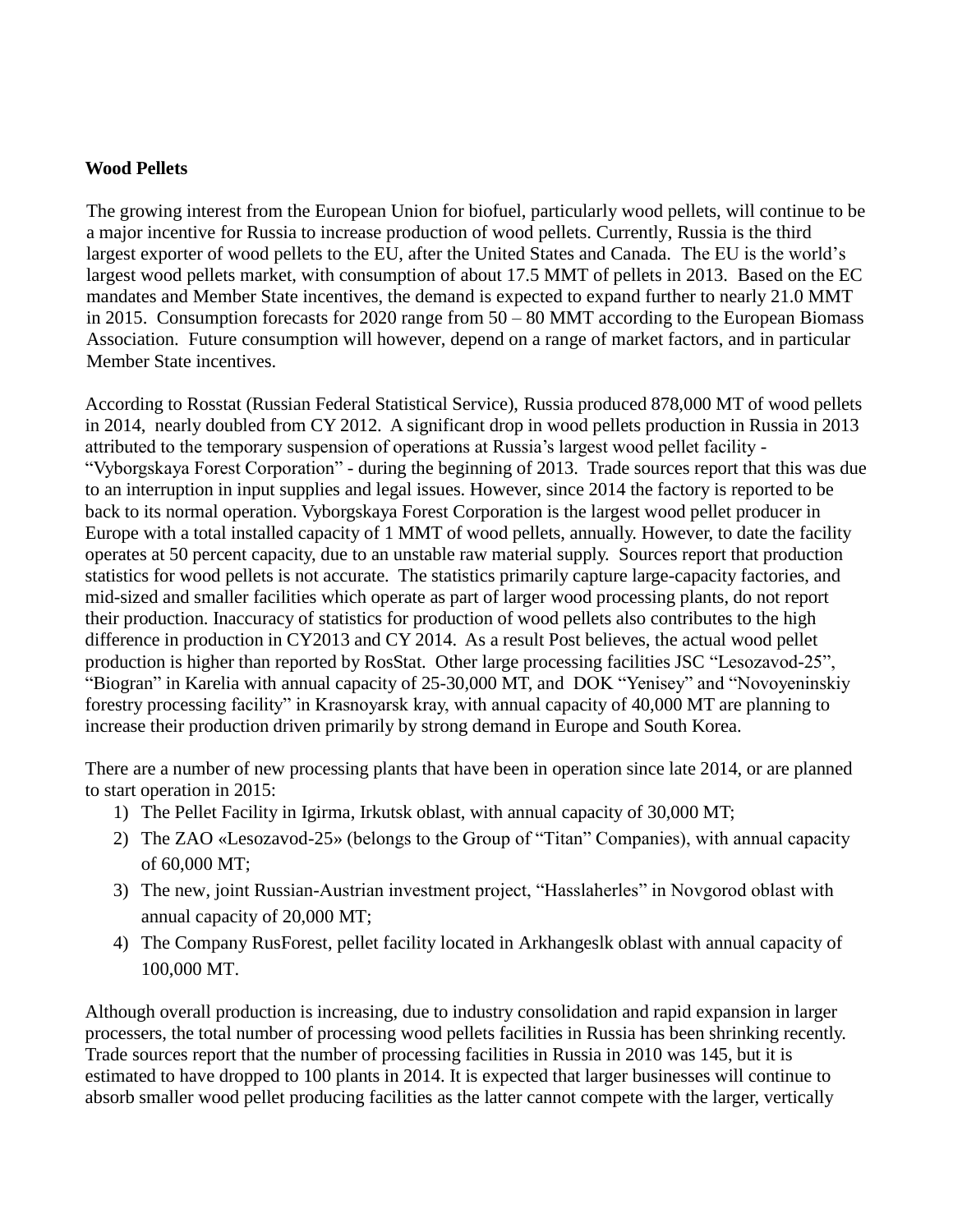integrated facilities that have permanent supplies of raw materials and a better understanding of the market. Experts believe that the small and medium pellet processing facilities will shrink as they are not cost efficient for producing wood pellets for export. Total annual production capacity is reported at approximately 3.0 MMT.

The majority of wood pellet facilities are located in the Northwest, Central and Volga regions of Russia. The North Western region is the leader in production, where 60 percent of the forests of European Russia are located. The top ten pellet production facilities have 92 percent export share of the total Russia wood pellet industry, and remaining 7 percent is destined to South Korea.

In 2015, the production of wood pellets is expected to rise about 15 percent due to mostly continued strong EU demand, competitive export prices and increasing local production, new processing capacities, as well as the Russian government's call for increased efficiency in the forestry sector.

In the mid-term, domestic demand for wood pellets is forecast to increase at 10-20 percent annually. In the local market wood pellets are in demand by private heating stations and municipal housing, primarily in heavily forested areas where traditional sources of energy are not accessible. Production of wood pellets is, in most cases, cheaper than gas. According to the National Bioenergy Union, a number of regions, including Moscow oblast, Karelia and Nizhniy Novgorod, Republic of Mari El, and Arkhangelsk oblast, have implemented initiatives to transfer local heating stations from coal or residual oil to wood pellets. However, lack of domestic standards for pellets, poor transport infrastructure, lack of warehouses, and the product's seasonality will all negatively impact the wood pellet market's development in Russia.

The Russian Customs Service reports exports of wood pellets from Russia in 2014, at 880,000 MT, or more than 18 percent higher than in 2013. The leading export destination for these products was Denmark at 382,000 MT, followed by Sweden at 218,000 MT, and Italy at 57,000 MT. Europe will continue to be the largest importer of Russian wood pellets. In 2015, 4 more new wood pellets facilities are being constructed in Irkutsk oblast with total estimated annual capacity of 500,000 MT. When in operation, Russia will be increasing exports to Asian countries as well, because of the proximity of these new processing plants to the border.

Near-term foreign demand for wood pellets is likely to increase by 10-15 percent. Some EU experts estimate that Russia's share of the EU's total 2014 import market of wood pellets is 18 percent. Russia has export potential and European pellet demand will likely stimulate an increase in Russian production. However, Russia will require large investments in order to upgrade its facilities and expand its production capacity. Domestic demand can also absorb some of the increased, near-term production.

| Wood Pellets $(1,000$ MT $)$ |      |      |      |      |      |      |      |           |      |  |
|------------------------------|------|------|------|------|------|------|------|-----------|------|--|
| Calendar Year                | 2007 | 2008 | 2009 | 2010 | 2011 | 2012 | 2013 | 2014<br>е | 2015 |  |
| <b>Beginning</b>             |      | U    |      |      |      | U    | U    |           | 70   |  |
| <b>Stocks</b>                |      |      |      |      |      |      |      |           |      |  |
| <b>Production</b>            | 335  | 400  | 570  | 620  | 718  | 935  | 1010 | 1185      | 1.36 |  |

# **Table 3: PS& D for Fuel Pellets**